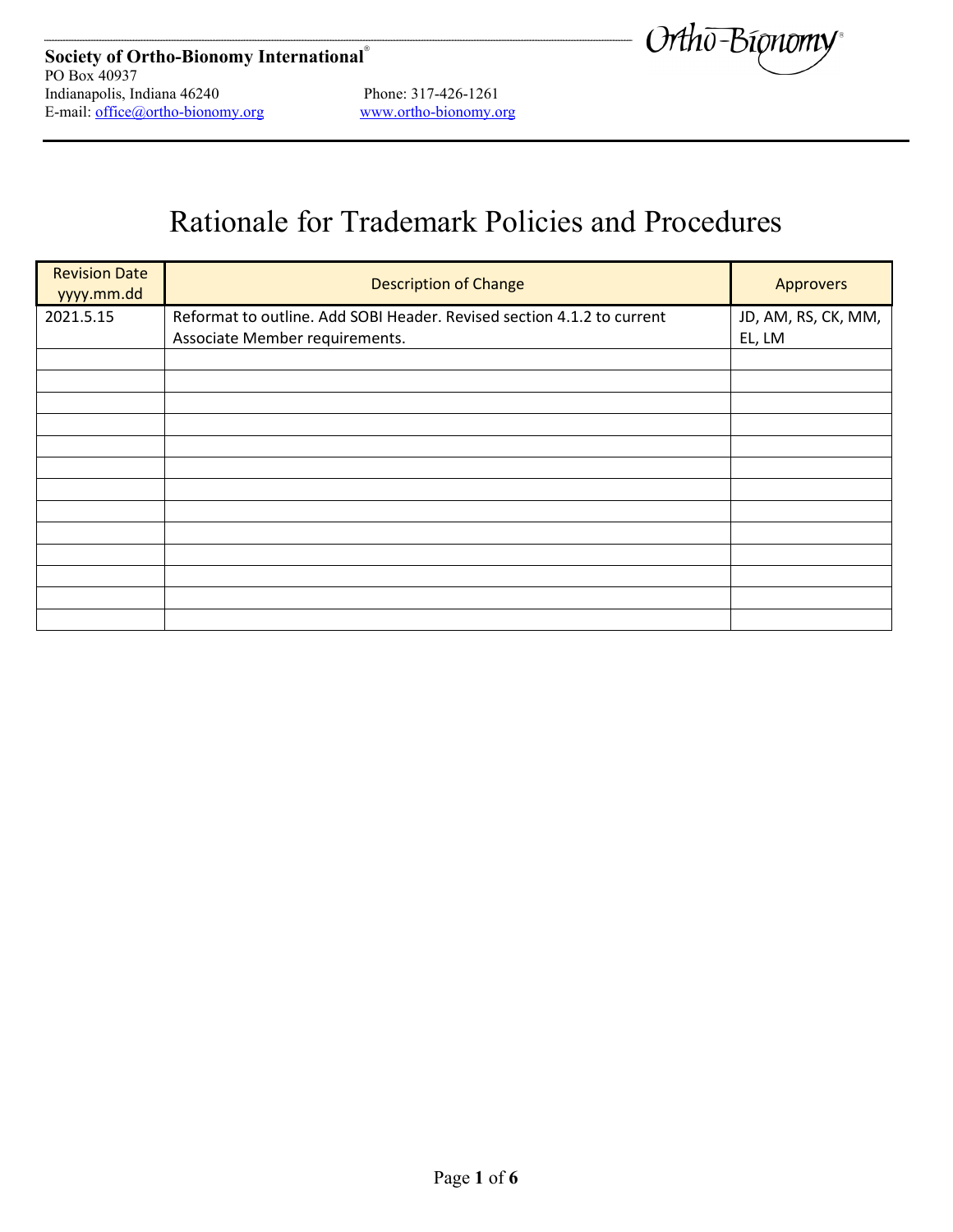

### **Rationale for Trademark Policies and Procedures**

- 1.1 The following "Trademark Policies and Procedures" have been adopted to protect the use and integrity of the training and practice of Ortho-Bionomy. The Society has completed the process of registering the term "Ortho-Bionomy®", the Sand Dollar logo, and the collective membership term "Society of Ortho-Bionomy International<sup>®</sup>" with the United States Patent and Trademark Office to ensure that Ortho-Bionomy is represented in ways that are appropriate.
- 1.2 A trademark is a word, name, symbol, design or any combination of them that a business or organization uses to identify its goods or services and uses to distinguish its goods and services from those of others. Many trademark owners use a "TM" symbol with their mark to claim rights to it. After a trademark is registered with the federal government, the owner of the trademark is entitled to use the "®" symbol to identify its trademark.
- 1.3 Trademarks are symbols of quality. These "Trademark Policies and Procedures" establish standards of training for those who can use the term and the Society's other marks. In crafting this document the Society is protecting the ability of individuals to practice and instructors to teach Ortho-Bionomy by assuring the public of the competency of the Society's members who provide Ortho-Bionomy services.
- 1.4 The Trademarks that the Society has registered are the sole property of the Society and it is the Society's responsibility to monitor and regulate their use. Once an organization has a trademark registered, it needs to be diligent in protecting its trademark rights. If an organization ignores inappropriate usage, it runs the risk of losing its trademark rights.
- 1.5 The following "Trademark Policies and Procedures" constitute the legal license granted to members of the Society to enable them to use these marks. The Society's lawyers have guided the Board of Directors in constructing a legal license that uses the correct legal language necessary to protect the Society's marks. Our lawyers have assured us the the following "Trademark Policies and Procedures" and the way that it is stated is the best way of protecting these trademarks.
- 1.6 The "Trademark Policies and Procedures" clearly states how members may use the Society's Registered Trademarks. If an individual chooses to no longer be a member of the Society, they also can no longer use the trademarks for which they qualified. Their legal license to use these marks is ended. (Individuals, however, may renew their membership and, upon completion of any training requirements, have their trademark privileges reinstated).
- 1.7 By stating clearly who may use the Society's Registered Trademarks we will be able to respond directly to situations where these marks may be used inappropriately or illegally. Members who use the trademarks in any way other than as outlined in the policy or any individual who use these trademarks and are not members of the Society are in violation of federal trademark law.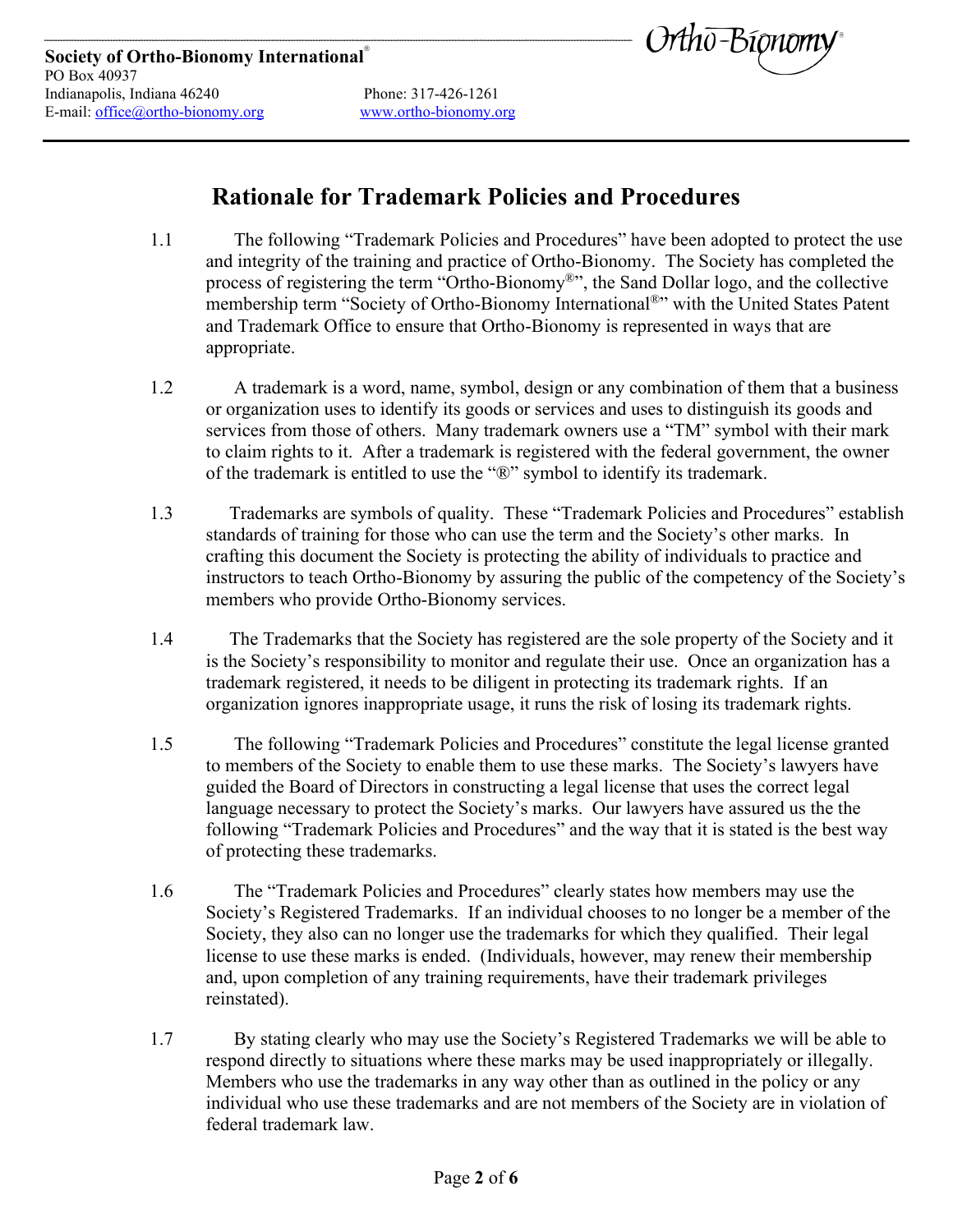



1.8 If you have any questions about the trademark regulations, please feel free to contact the Society office and we will assist you with compliance with these policies.

## 2.0 **Appropriate Presentation of the Trademarks**

2.1 In common usage the "®" must appear the first time the term "Ortho-Bionomy" or "Society of Ortho-Bionomy International <sup>®</sup>" is used in a document, brochure, or class outline. After its initial use in the document, you should NOT use the "®" for any of the subsequent appearances of these trademarks. The "®" must appear superscripted after the term.

#### 3.0 **Introduction to Trademark Policies and Procedures**

- 3.1 The Society of Ortho-Bionomy International, Inc. (the "Society") owns three registered trademarks:
	- 3.1.1 Ortho-Bionomy®
	- 3.1.2 Society of Ortho-Bionomy International<sup>®</sup>
	- 3.1.3 Sand Dollar design.
- 3.2 The Society encourages its members to promotes their individual Ortho-Bionomy practices in ways that maintain the integrity and the reputation of the Society's programs and services. As a member of the Society, you may use the Society's trademarks to promote your bodywork services if you follow these policies and procedures.
- 3.3 Only members may use these trademarks to promote or sell services similar to the services of the Society. The Society encourages members to report the improper use of the Society's trademarks.

#### **4.0 Use of Society trademarks in members' promotional literature.**

- 4.1 Members of the Society may use the Society's trademarks in promotional literature in various ways, depending on their membership status.
	- 4.1.1 **Student Members**: Member who has not completed requirements for Associate Membership may not use the Society's trademarks.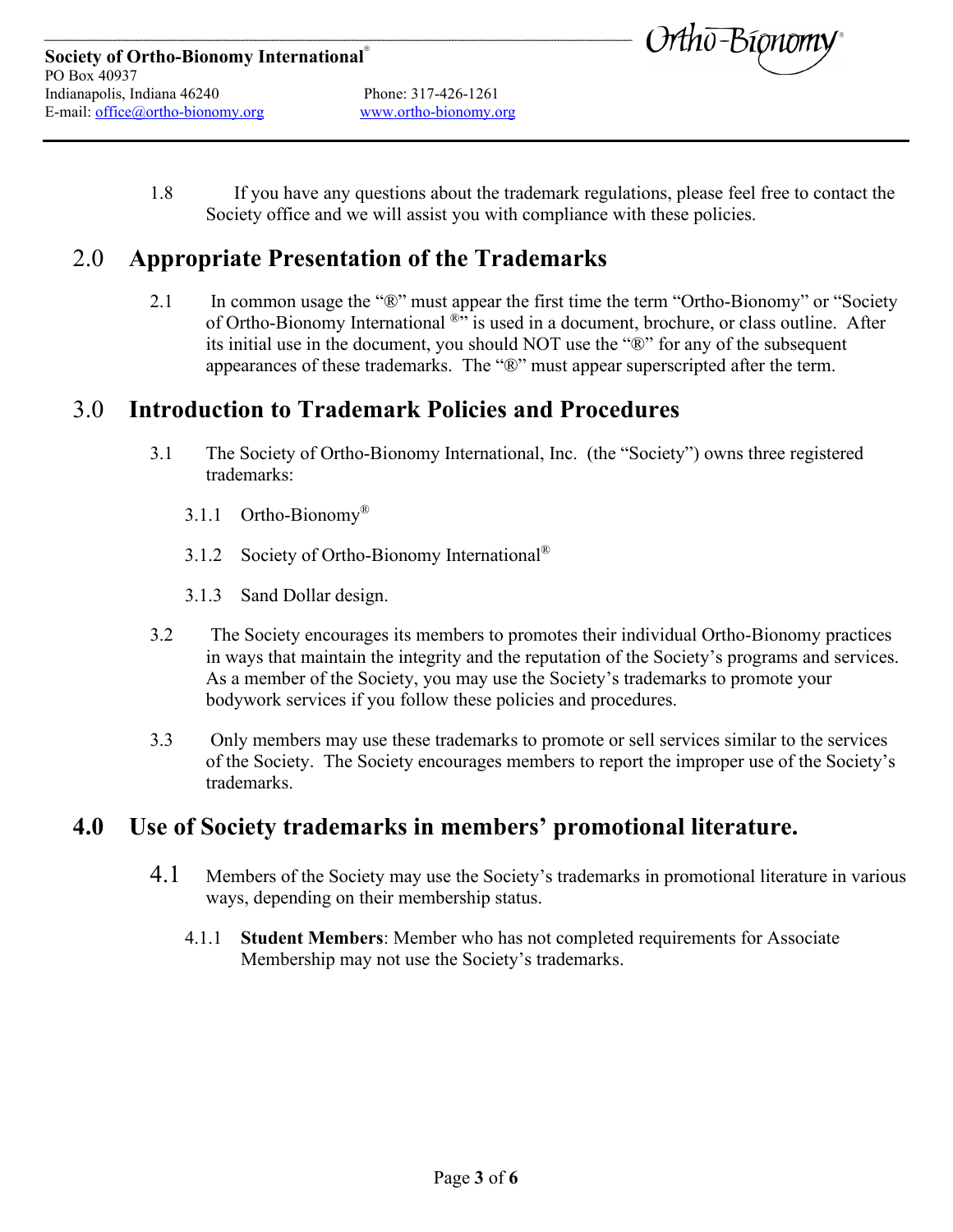

#### 4.1.2 **Associate (formerly General) Members**

- 4.1.2.1 Associate Training Segment of the Practitioner Training Program Includes completion of 114 units of Ortho-Bionomy instruction (which also counts toward the Practitioner Training Program (PTP) consisting of:
	- 4.1.2.1.1 32 units of Basics/Phase Four
	- 4.1.2.1.2 16 units of Phase Five
	- 4.1.2.1.3 16 units of Phase Six
	- 4.1.2.1.4 3, 8, 16 Units of Ethics see below for options:
		- 4.1.2.1.4.1 Tutorial: 3-hour Ethics Tutorial with Ortho-Bionomy **Instructor**
		- 4.1.2.1.4.2 Ethics and Emotions class 8- or 16-unit Ortho-Bionomy Ethics class
	- 4.1.2.1.5 Completed Electives to add up to 114 total units completed
- 4.1.2.2 The Associate units transfer directly to the Practitioner Training Program (PTP)
- 4.1.2.3 1 session Receive a session from a Registered Practitioner or Advanced Practitioner, or any level of Instructor (counts in the PTP)
- 4.1.2.4 1 session Give a session for feedback to an Instructor (counts in the PTP)
- 4.1.2.5 Paid Membership fee
- 4.1.2.6 Sent completed form to SOBI office
- 4.1.2.7 Become an Associate once SOBI office notifies trainee of receipt and approval
- 4.1.2.8 As a Associate Member, you may state that you are a member of Society of Ortho-Bionomy International®. Also, as an Associate Member, you may use the term Ortho-Bionomy in your promotional literature by listing Ortho-Bionomy among the bodywork modalities that you practice. However, Associate Members may not use the Society's trademarks in any way that suggest that the member specializes in, or exclusively practices, Ortho-Bionomy®. Associate Members may not use the Society's trademarks in any way that suggests that the member has completed the Society's Registered Practitioner Training Program. Therefore, as a Associate Member, you may not use the words "registered", "practitioner", or "instructor" in conjunction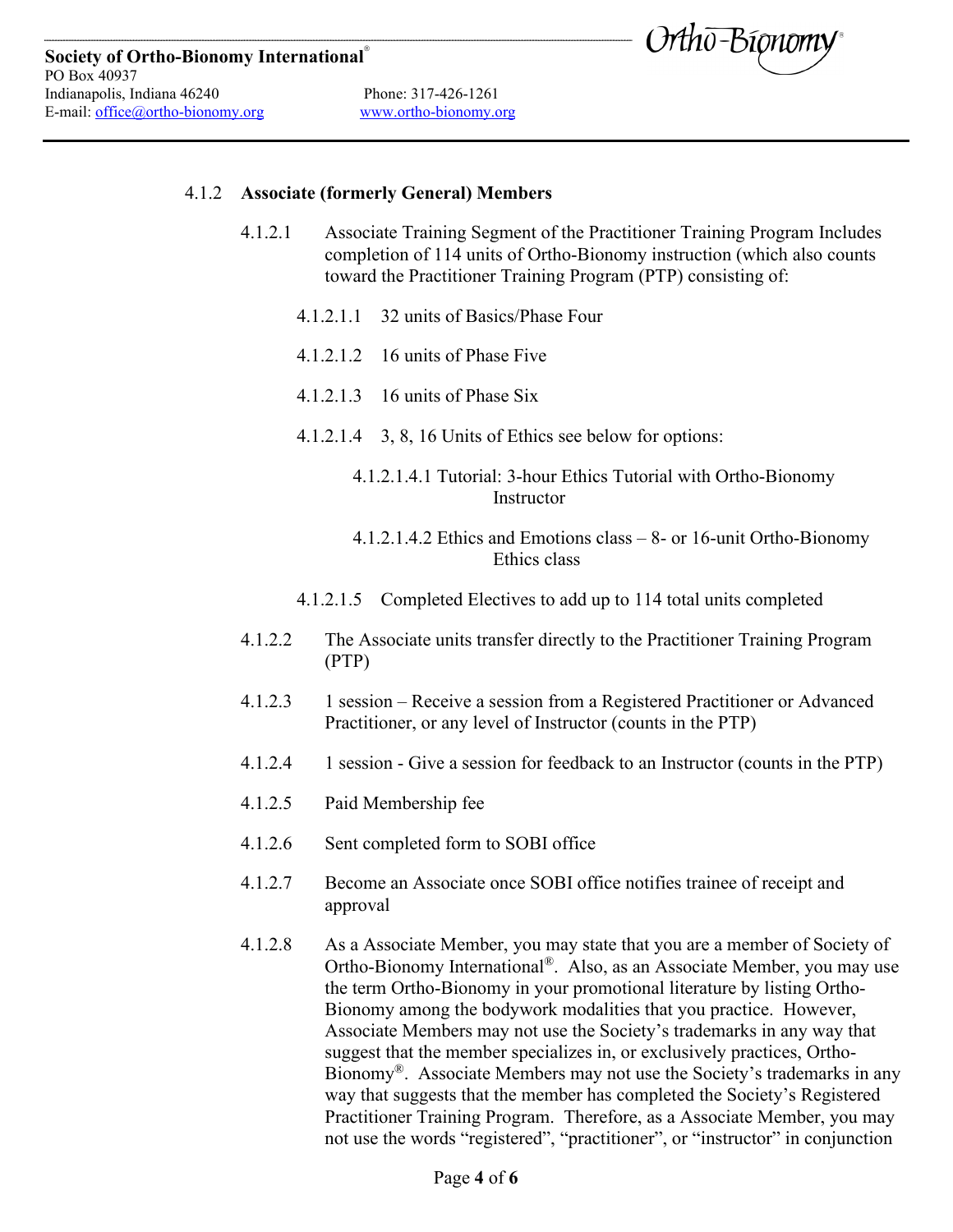

with the term Ortho-Bionomy®. Associate Members may NOT use the Sand Dollar trademark.

- 4.1.3 **Professional Members:** The two classes of Professional Membership of the Society are Practitioner and Instructor Members. Practitioner Members must complete the Registered Practitioner Training Program and have current paid memberships to the society. Instructor Members must complete additional instructor training and apprenticeship and have current paid memberships in the Society. In order to maintain membership in good standing, Practitioner members must complete 16 units of continuing education every two years. Instructor members must complete 16 units of continuing education that involves co-teaching or being observed teaching every two years.
	- 4.1.3.1 Practitioner Members may use the phrase "Registered Practitioner of Ortho-Bionomy<sup>®</sup>" in promotional literature. Instructor members may use the phrase "Registered Instructor of Ortho-Bionomy®".
	- 4.1.3.2 Professional Members may also use the Sand Dollar trademark in the promotion of their Ortho-Bionomy practices. However, the Sand Dollar trademark may not be used as a personal logo of any member. The Sand Dollar trademark may be used in any size, but it may not be modified in any other way. Examples of unacceptable modifications include the superimposition of type over the mark or the reproduction of only a portion of the Sand Dollar mark.
	- 4.1.3.3 Professional Members, like Associate Members, may state that they are members of the Society of Ortho-Bionomy International®, and they may use the term "Ortho-Bionomy®" in their promotional literature.

#### **5.0 Required statement of ownership and registration.**

- **5.1** In order to alert others to the legal status of the Society's trademarks, all members must provide notice of the Society's ownership and registration when using one of the Society's trademarks. The Society's trademarks must always include the symbol "®" which indicates that the mark is federally registered. You must also include a statement of registration and ownership, in one of the following forms or combinations, depending on which trademark you use:
	- 5.1.1 Ortho-Bionomy is a registered trademark of the Society of Ortho-Bionomy International, Inc. and is used with permission.
	- 5.1.2 The Sand Dollar design is a registered trademark of the Society of Ortho-Bionomy International, Inc. and is used with permission.